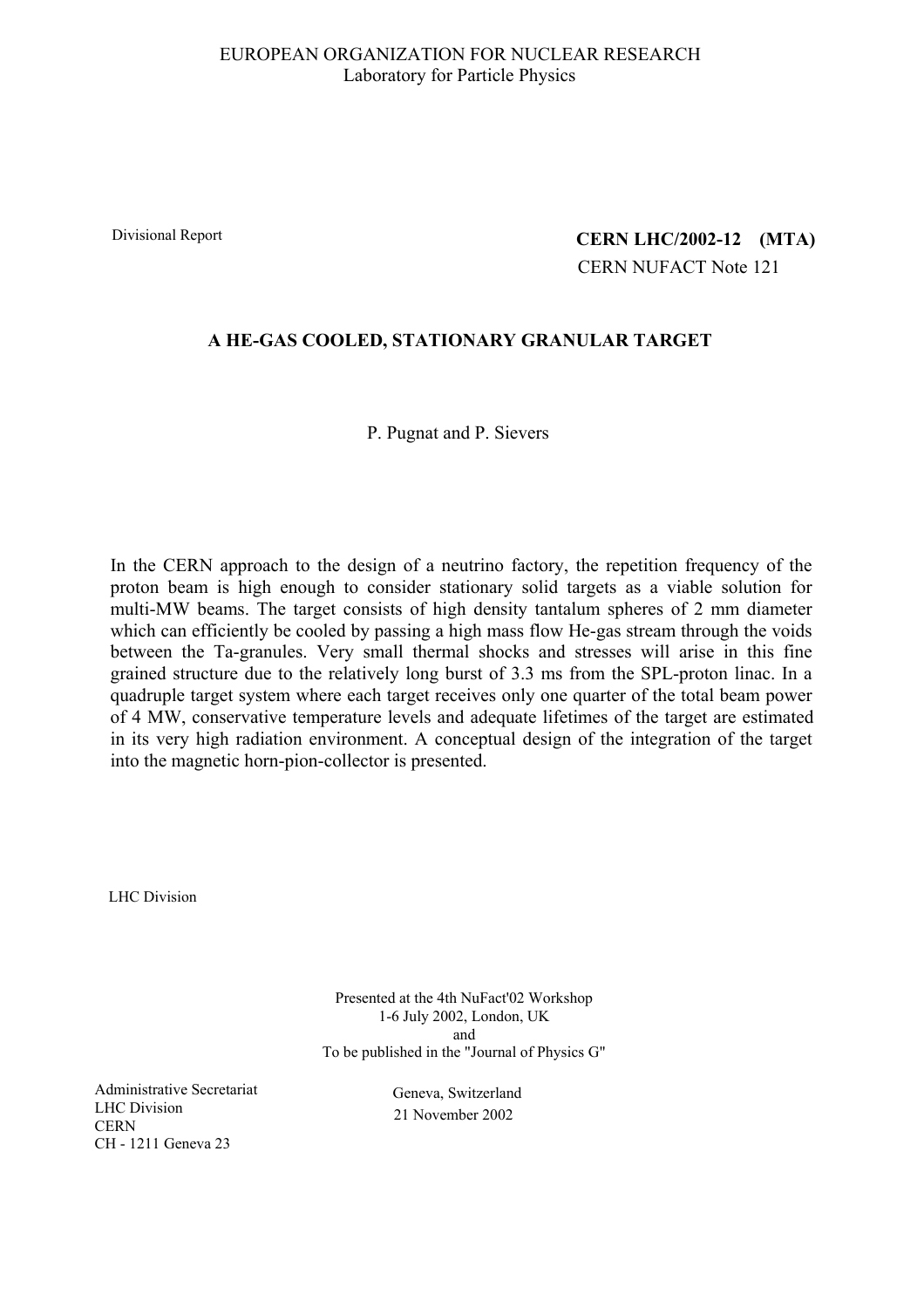### A He-gas cooled, stationary granular target

P. Pugnat and P. Sievers

CERN, Geneva, Switzerland

**Abstract.** In the CERN approach to the design of a neutrino factory, the repetition frequency of the proton beam is high enough to consider stationary solid targets as a viable solution for multi-MW beams. The target consists of high density tantalum spheres of 2 mm diameter which can efficiently be cooled by passing a high mass flow He-gas stream through the voids between the Ta-granules. Very small thermal shocks and stresses will arise in this fine grained structure due to the relatively long burst of 3.3 µs from the SPL-proton linac. In a quadruple target system where each target receives only one quarter of the total beam power of 4 MW, conservative temperature levels and adequate lifetimes of the target are estimated in its very high radiation environment. A conceptual design of the integration of the target into the magnetic horn-pion-collector is presented.

PACS numbers: 29.25.-t

#### **1. Introduction**

Free liquid mercury jets are considered for the target of future Neutrino Factories [1]. However, in view of the considerable technical challenges and developments required for such a solution [2], alternatives like moving [3] or stationary solid targets [4] are considered in parallel. The latter is made out of small, high density tantalum or tungsten carbide spheres and is cooled either by water or gaseous helium. Similar approaches have been made for the targets of neutron spallation sources [5]. This type of target seems particularly suited for the targeting of the CERN-SPL proton source [6] where beam bursts of 2.2 GeV/c protons with a duration of 3.3 µs each are impinging on the target at a repetition rate of 50 Hz, much higher than for synchrotron driven beams. At an average beam power of 4 MW this leads therefore to smaller adiabatic temperature rises of about 100 K per burst. The target is operated in a regime close to an equivalent continuous heat input source where the resulting average temperatures are dominated mainly by the efficiency of the cooling system. This is favourably supported by the high surface to volume ratio of the ensemble of granules with a diameter of around 2 mm, which are exposed to the cooling medium flowing between them. Moreover, the adiabatic temperature increase per burst rising during 3.3 µs is slow compared to the characteristic time constant of 0.26 µs over which vibrations and dynamic stresses can be induced inside these small spheres [7].

#### **2. He-Gas Cooling**

Each proton burst deposits a total energy of 16 kJ in the target with a maximum energy density of 15 J/g along its axis [8]. This leads to adiabatic temperature spikes along this location with an amplitude of ∆*T* = 100 K at a frequency of 50 Hz. Between the spikes, the temperature of the spheres decays exponentially over 20 ms with a time constant which is essentially given by the efficiency of the He-cooling, from a peak  $T_{S,Max}$  to a valley temperature  $T_{S,min}$  before rising again adiabatically by 100 K due to the following proton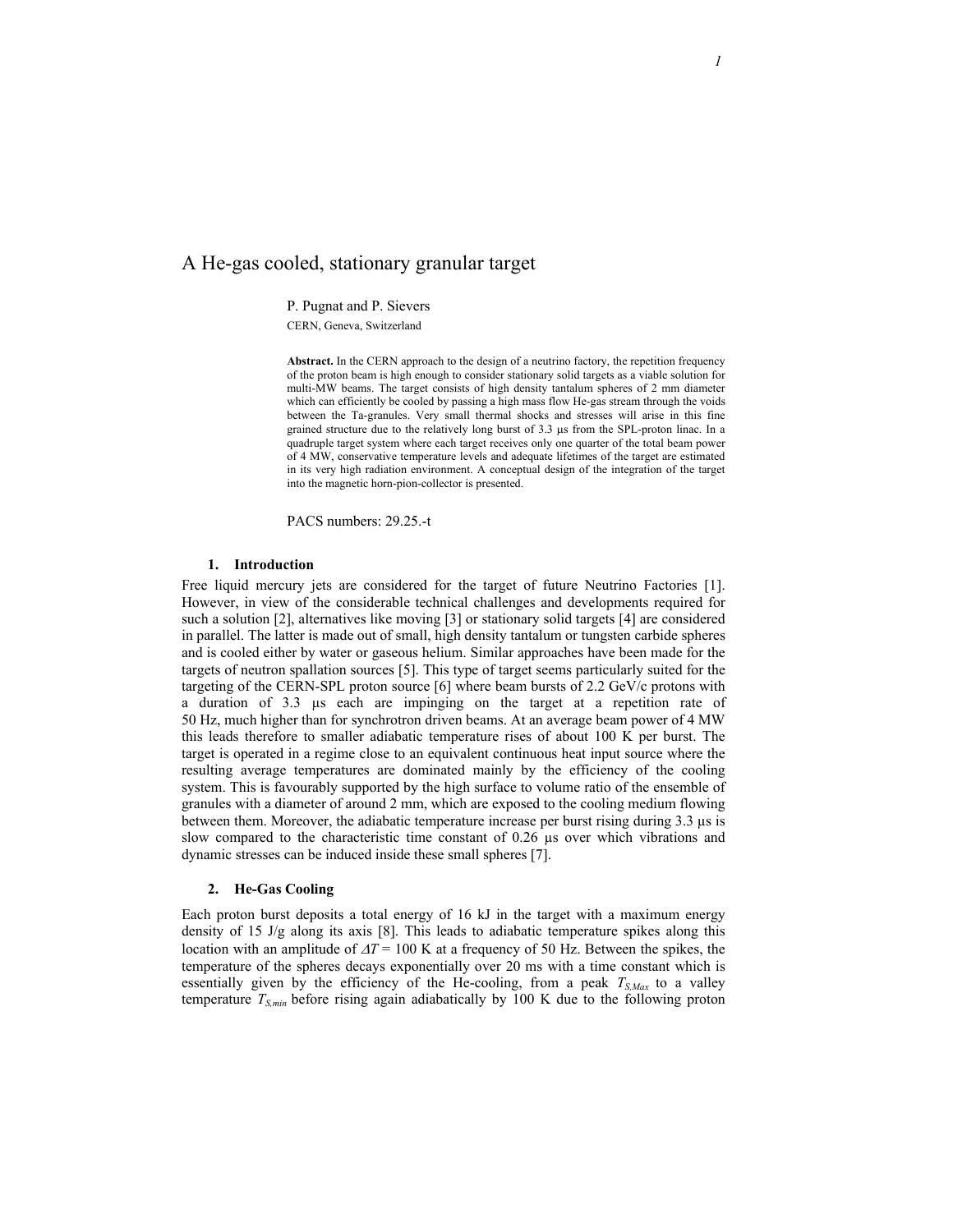burst. This has been assessed in more detail in [9] assuming a He-gas stream at a pressure of 20 atm and a velocity of 100 m/s which results in a total mass flow  $\dot{m}_{He} = 0.36$  kg/s. From this, together with the target geometry, a convection coefficient for the cooling of 10 kW/m2 K is derived, leading finally to a time constant of 136 ms. The results are summarized in Table 1 for the 4 MW beam where in addition to the target temperatures also the peak and valley temperatures *THe,Max* and *THe,min* of the helium at its exit are given for two mass flows. These rather elevated temperatures can be reduced to very conservative values by using a quadruple target system as proposed in [10]. There one out of four targets is hit in turn by every fourth proton burst thus reducing the average power on each target by a factor of four.

*Table 1: Minimum and maximum temperature inside spheres and He-gas during the 50 Hz pulsed beam. The time average temperatures refer to a 4 MW continuous beam.*

|                                                     | $1 S_{.}$ min | $\frac{1}{2}$ S.Max | <sup>1</sup> S. average | $\frac{1}{2}$ He.min | $\mathbf{I}$ He.Max | <sup>1</sup> He average |  |
|-----------------------------------------------------|---------------|---------------------|-------------------------|----------------------|---------------------|-------------------------|--|
| Single target, $\dot{m}_{\text{He}}$ = 0.36 kg/s    | 631           |                     | 680                     | 505                  | 585                 | 544                     |  |
| Single target, $\dot{m}_{\text{He}}$ = 0.72 kg/s    | 387           | 487                 | 435                     | 240                  | 302                 | 270                     |  |
| Quadruple target, $\dot{m}_{\text{He}}$ = 0.36 kg/s | 125           |                     | 70                      | 100                  | 80                  | 136                     |  |

#### **3. Technical Solutions and Integration**

In addition to the mechanical integrity and to the cooling of a stationary target, its containment and its radiation damage has to be considered. The most critical item in this respect is the beam entrance window separating the beam vacuum from the target and in particular from its cooling medium. There, the energy density is comparable to that in the target, i.e. a temperature rise of about 40 K/pulse will be reached in a Titanium window. Its time average peak power at the beam center will again be of the order of 1 kW/g. Considering a window thickness of 0.1 mm, this amounts to a surface power of 50 W/cm<sup>2</sup> to be evacuated through only one side of the window. With the above assumed He-cooling circuit, this will lead to a time average temperature rise of about 50 K. Adding to this the adiabatic temperature rise due to each proton burst the beam window will operate well above 100°C at its hottest spot. Windows made out of beryllium will reach lower temperatures, but are not considered here. Again, as for the quadruple target, distributing the beam power over four target-window units would clearly be beneficial and would increase their life time accordingly.

Considering radiation damage of the beam entrance window, data are available for proton beams of 800 MeV [11]. Scaling from these energies and proton fluencies to the CERN-SPL-parameters, as a first approximation about 10 dpa's (displacements per atom) per week are estimated. This clearly underlines again that a rapid exchange of the beam window or, even better, applying the quadruple target scheme must be envisaged.

Bearing the above developed arguments in mind, it is proposed to integrate the granular stationary target into the magnetic horn collector as shown in Fig.1. The granules are contained in a radiation hard, metallic wire net confining the spheres, but being transparent to the cooling gas. This is guided via anular inlet and outlet ducts laterally across the target cylinder as shown in Fig.1. These pipes have still to be optimised in terms of cross section and wall thickness to reduce the gas velocity in this part while increasing the transparency for pions traversing this region. The entrance and exit of the target are also covered by a